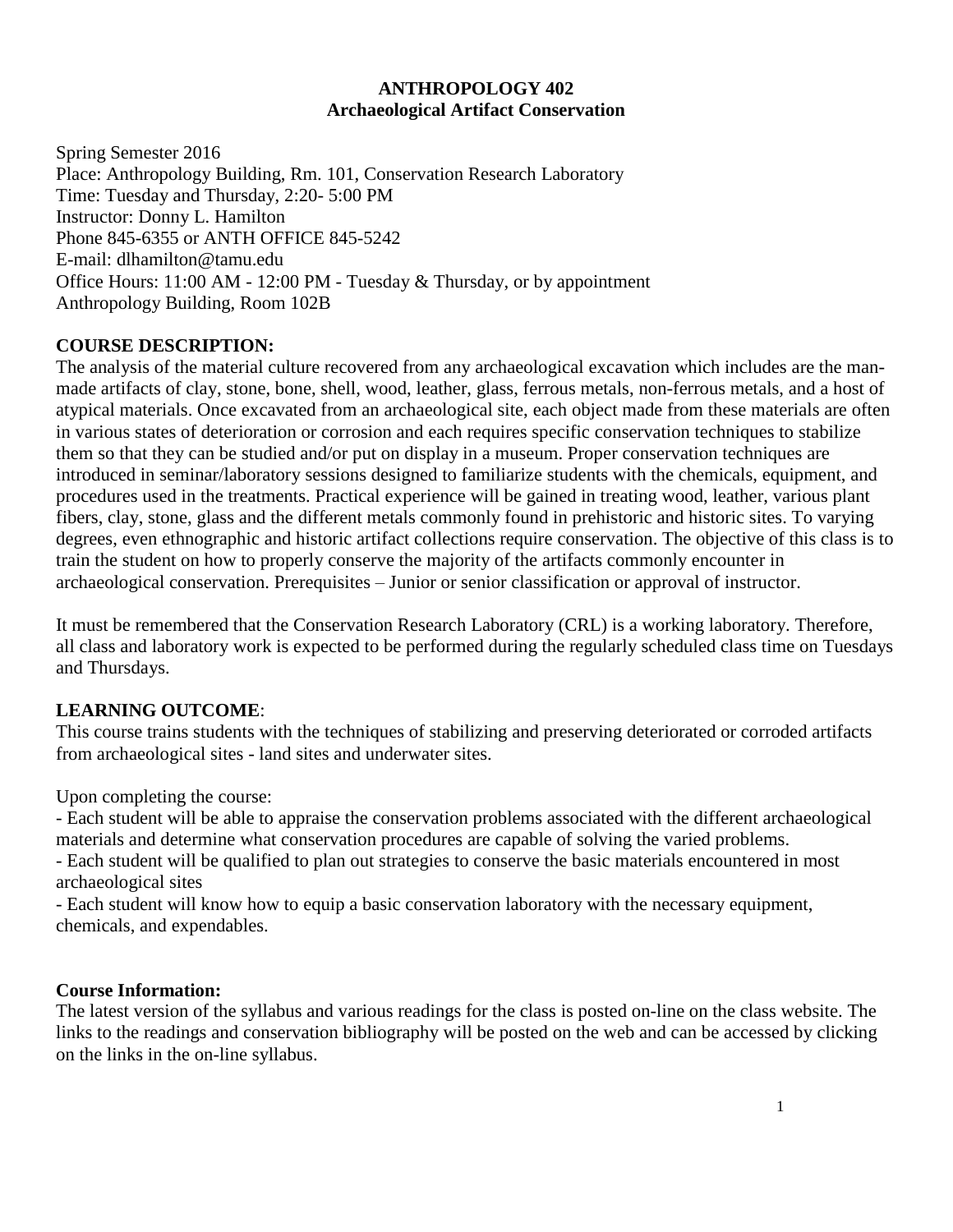## **Basic textbooks and resources for the class are:**

Hamilton, Donny L., 2010. *Methods of Conserving Archaeological Material from Underwater Site*. On line conservation manual at:<http://nautarch.tamu.edu/CRL/conservationmanual/>

### **Supplementary Readings:**

Cronyn, J. M. 1990. *The Elements of Archaeological Conservation*. London: Routledge. Hamilton, L. Donny. 1976. *Conservation of Metal Objects from Underwater Sites: A Study in Methods*. Texas Memorial Museum, Austin, Texas. Hamilton, L. Donny. 1997. *Basic Methods of Conserving Underwater Archaeological Material Culture*. Book prepared in partnership with the U.S. Department of Defense. Additional journal and web site readings, other than those in the books listed above will be assigned on a weekly basis.

Other useful conservation links can be found at:

Conservation on Line -- [http://cool.conservation-us.org](http://cool.conservation-us.org/) American Institute of Conservation: <http://www.conservation-us.org/?fuseaction=Page.ViewPage&PageID> English Heritage Guidelines <http://www.english-heritage.org.uk/> National Center for Preservation Technology and Training - [http://www.ncptt.nps.gov](http://www.ncptt.nps.gov/) Periodic Table - Elements - <http://www.webelements.com/> Historic England Publications – Search page - <http://historicengland.org.uk/images-books/publications/>

### **Safety Information:**

Each student is to have the Laboratory Safety Agreement on file with the Anthropology Department office. Though most students will fill it out as part of their registration, a copy of the agreement will be passed out on the first day class and discussed as part of the safety orientation.

Hard copies of most of the Material Safety Data Sheets (MSDS) for the chemicals used in the conservation laboratory are kept on file in Room 101A.

MATERIAL SAFETY DATA SHEETS (MSDS) FOR MATERIALS AND CHEMICALS USED IN THIS LAB MAY BE ACCESSED ON ANY CRL COMPUTER or your smart phone AT: <http://hazard.com/msds/> and<http://www.ilpi.com/msds/>

University of Akron - <http://www.healthandsafety.uakron.edu/cheminv/chkpasswd.asp> Each student is expected to know how to access the MSD sheets.

# **Class Information:**

Copies of all readings will be on reserve in the Nautical Archaeology Library and CRL. A CD with most of the assigned reading will be passed out on the first day of class.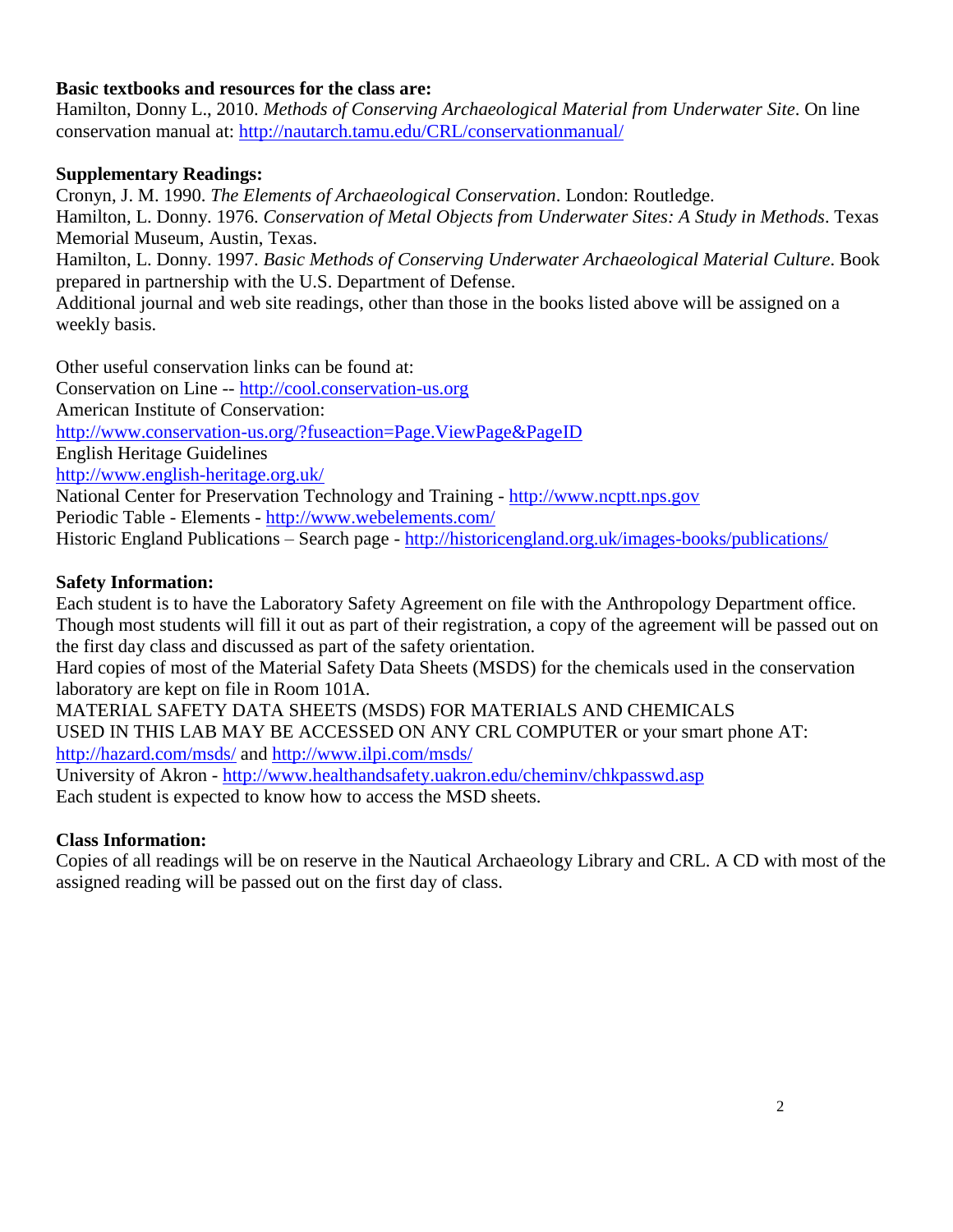#### **BASIS FOR DETERMINING GRADE IN ANTH 402**

1. Class attendance, participation in class discussions and laboratory activities. Excessive absences (more than two un-excused absences) may result in a lower grade because of pop exams which cannot be made up.

- 2. Regular pop exams over assigned readings (5% of total grade).
- 3. Two scheduled exams (35% of total grade, 17.5% each exam)
- 4. A 2-3 page report will be prepared on resins, wood, ceramics, ferrous metals, and nonferrous metals - 40% of the grade.
- 5. Final Exam for 20% of grade

Each report will emphasize the student's own laboratory experiences as well as pertinent observations and comparisons garnered from lectures, published data and assigned readings.

Each report should be as succinct as possible. Reports are due the week following the completion of the topic. **All conserved artifacts (or material) used in the report are to be included with the report along with all the original conservation cards.**

Grading Scales:

 $A = 90-100 B = 80-89 C = 70-79 D = 60-69 F = 60$ 

---------------------------------------------------------

#### *Attendance Policy:*

"The University views class attendance as the responsibility of an individual student. Attendance is essential to complete the course successfully. University rules related to excused and unexcused absences are located on-line at [http://student](http://student-rules.tamu.edu/rule07/hich/af39/dbch/af31505/loch/f39)[rules.tamu.edu/rule07](http://student-rules.tamu.edu/rule07/hich/af39/dbch/af31505/loch/f39)."

#### **Plagiarism** :

The handouts used in this course are copyrighted. By "handouts," I mean all materials generated for this class, which include but are not limited to syllabi, quizzes, exams, lab problems, in class materials, review sheets, and additional problem sets. Because these materials are copyrighted, you do not have the right to copy the handouts, unless I expressly grant permission.

As commonly defined, plagiarism consists of passing off as one's own the ideas, words, writings, etc., which belong to another. In accordance with this definition, you are committing plagiarism if you copy the work of another person and turn it in as your own, even if you should have the permission of that person. Plagiarism is one of the worst academic sins, for the plagiarist destroys the trust among colleagues without which research cannot be safely communicated.

If you have any questions regarding plagiarism, please consult the latest issue of the Texas A&M University Student Rules, under the section "Scholastic Dishonesty."

#### **Americans with Disabilities Act (ADA) Policy Statement**

The Americans with Disabilities Act (ADA) is a federal anti-discrimination statute that provides comprehensive civil rights protection for persons with disabilities. Among other things, this legislation requires that all students with disabilities be guaranteed a learning environment that provides for reasonable accommodation of their disabilities. If you believe you have a disability requiring an accommodation, please contact Disability Services, in Cain Hall, Room B118, or call 845-1637. For additional information visit http://disability.tamu.edu"

For many years Aggies have followed a **Code of Honor**, which is stated in this very simple verse:

#### **"An Aggie does not lie, cheat, or steal or tolerate those who do."**

The Aggie Code of Honor is an effort to unify the aims of all Texas A&M men and women toward a high code of ethics and personal dignity. For most, living under this code will be no problem, as it asks nothing of a person that is beyond reason. It only calls for honesty and integrity, characteristics that Aggies have always exemplified. The Aggie Code of Honor functions as a symbol to all Aggies, promoting understanding and loyalty to truth and confidence in each other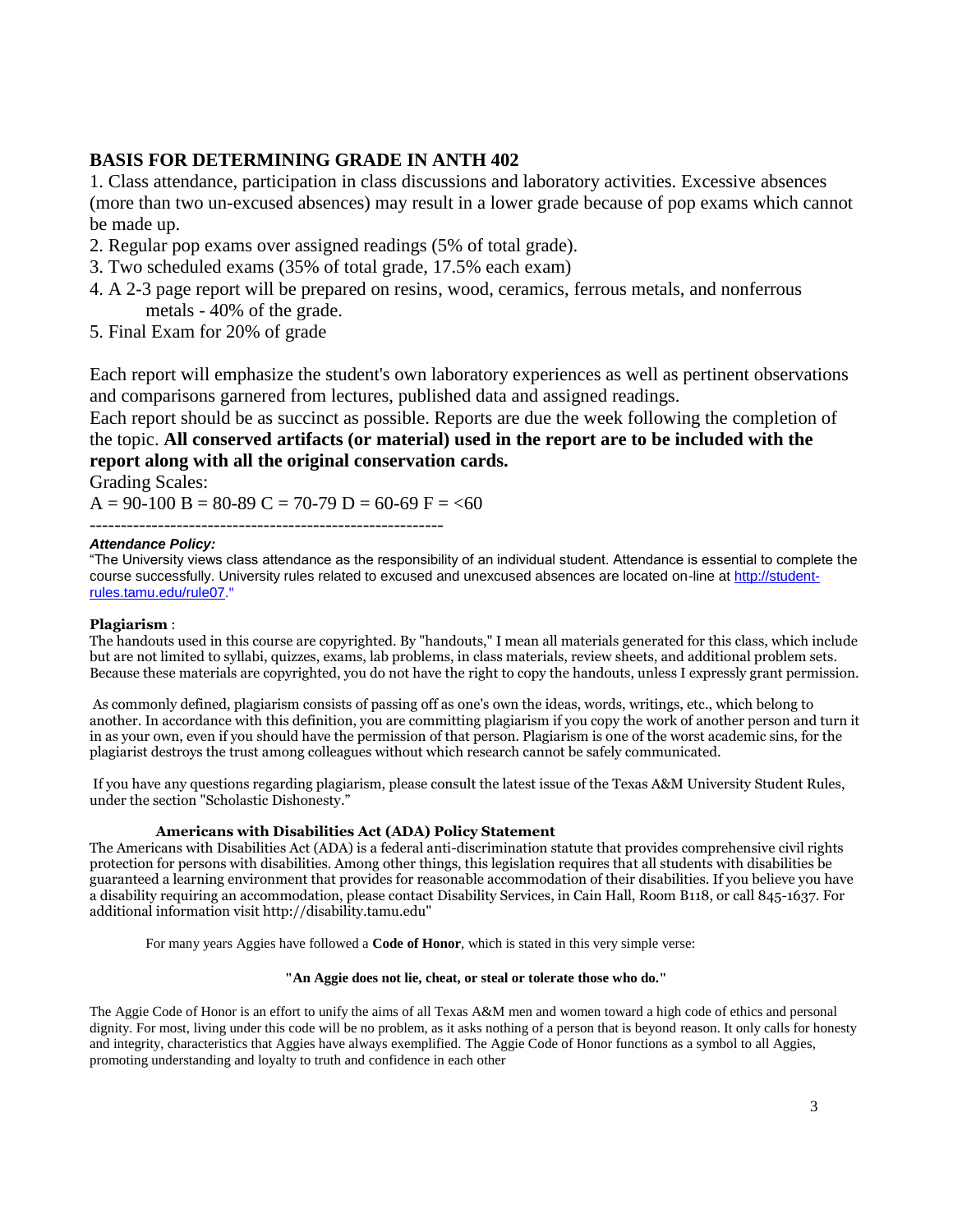# **ANTH 402 COURSE SCHEDULE**

Spring 2016\*\*\*\*\*\*\*\*\*\*\*\*\*\*\*SUBJECT TO REVISION\*\*\*\*\*\*\*\*\*\*\*\*\*\*\*\*\*\*\*\*\*\* Most weeks the lecture will be held on Tuesday and the laboratory class on Thursday.

# **WEEK 1: (Jan 19, 22) - Introduction to laboratory, practices, equipment, safety.**

Jan 19, Laboratory Tour, filling out safety forms. General Safety Index: <http://hazard.com/msds/> and<http://www.ilpi.com/msds/> Manual FILE 1: Overview of conservation in archaeology; basic [archaeological](http://nautarch.tamu.edu/CRL/conservationmanual/File1.htm) conservation [procedures.](http://nautarch.tamu.edu/CRL/conservationmanual/File1.htm) <http://nautarch.tamu.edu/class/anth605/File1.htm> UNESCO book, Chapter A. Basic equipment and processes by H.W.M. Hodges

Thurs: Mechanical Cleaning

# **WEEK 2: (Jan 26, 28) - Adhesives & Consolidants.**

Readings: Conservation Manual FILE 2: Adhesives and Consolidants <http://nautarch.tamu.edu/class/anth605/File2.htm>

UNESCO, 1968 : Appendix: p. 305-331; Curt Moyer , The Duco Dialogues; Stephen Koob , Using Acryloid B-72 for the Repair of Archaeological Ceramics; SPNHC Leafltets , Vol. 1, No. 2; Adhesives and Consolidants in Geological and Paleontological Conservation: A Wall Chart. Thurs. - Begin Adhesive-Consolidants lab. Make Paraloid Glue and mix consolidants.

# **WEEK 3: (Feb 2, 4) Bone & Ivory**

Readings: Cronyn ch. 6.4, pp. 238-245, pp. 275-284; and Bone Section in Conservation Manual FILE 3<http://nautarch.tamu.edu/class/anth605/File3.htm> Historic England Publications <http://historicengland.org.uk/images-books/publications/animal-bones-and-archaeology/>

# **WEEK 4: (Feb 9, 11)- Wood**

Readings: Cronyn ch. 6, pp. 246-263; [CCI Journal on Wood](http://nautarch.tamu.edu/class/anth605/Readings/Week%203/CCI%20Journal%20on%20Wood.pdf) ; and Wood Section in Conservation Manual FILE 6<http://nautarch.tamu.edu/class/anth605/File6.htm>

# **WEEK 5: (Feb 16, 18) – Silicone Oil and Freeze Drying Waterlogged Wood**

Readings: [Watson, 1982 , pp. 237-242;](http://nautarch.tamu.edu/class/anth605/Readings/Week%204/Watson%20freeze%20drying%20PEG.pdf) Conservation of Waterlogged Wood, National Museum of Denmark - <http://en.natmus.dk/historical-knowledge/research/research-projects/arco/> English Heritage - waterlogged wood- on CD <http://historicengland.org.uk/images-books/publications/waterlogged-wood/>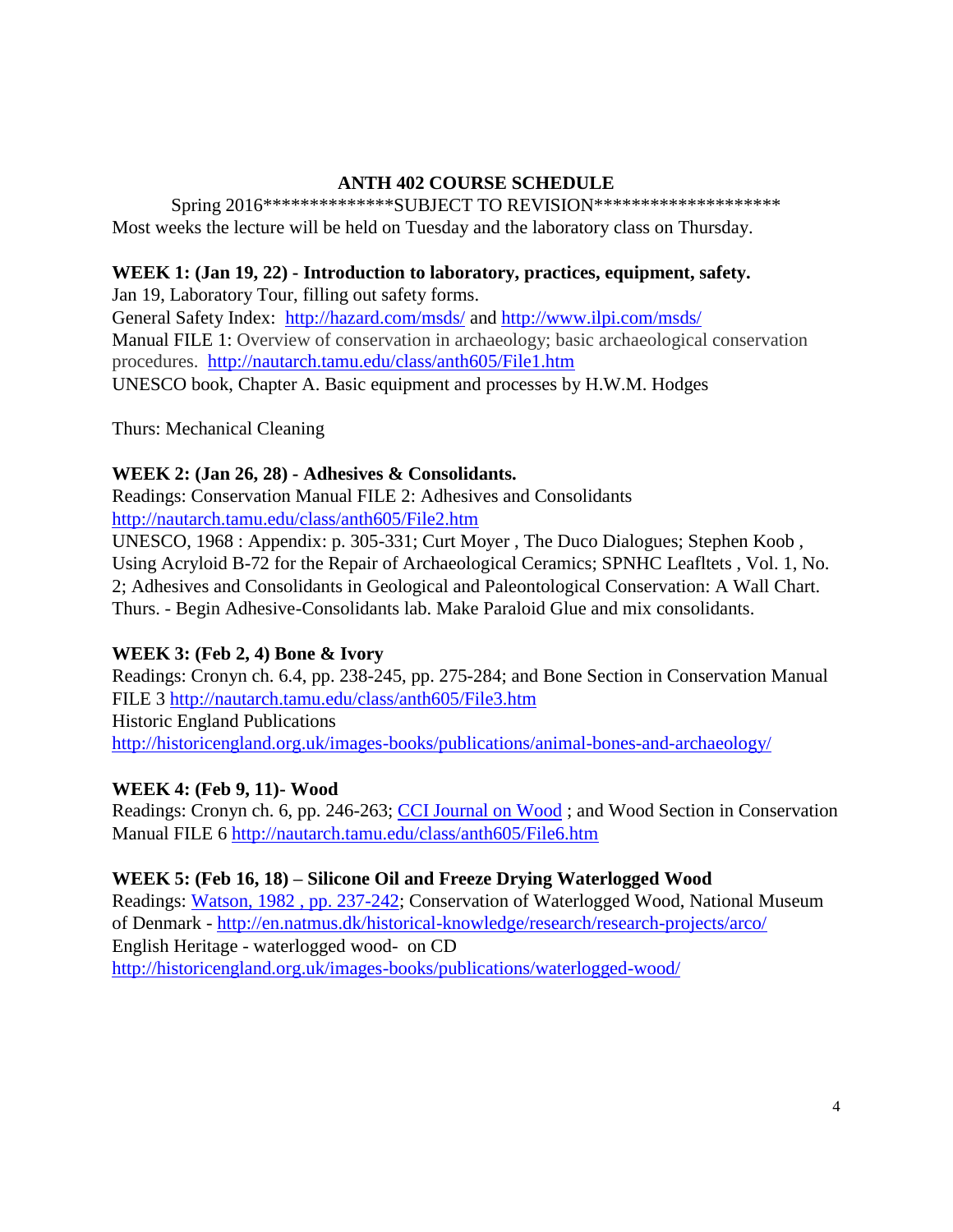## **WEEK 6: (Feb 23, 25) Leather**

Readings: Cronyn ch. 6, pp. 263-274; (P&W, Ch. I, Animal Skins and Skin Products); Omar, McCord & Daniels , The Conservation of bog bodies by freeze drying, in Studies in Conservation, V. 34, No. 3, pp. 101-109; and Leather Section in Conservation Manual. FILE 7<http://nautarch.tamu.edu/class/anth605/File7.htm> WEB Pages: Guidelines for the care of waterlogged archaeological leather <http://www.eng-h.gov.uk/guidelines/leather.html>

# **WEEK 7: (Mar 1, 3) -Textiles, Rope, & Misc. Organic Material**

Textile Section in Conservation Manual FILE 8 <http://nautarch.tamu.edu/class/anth605/File8.htm> WEB Pages: English Heritage - organic artifacts - on CD <http://historicengland.org.uk/images-books/publications/waterlogged-organic-artefacts/>

APRL Reports Silicone and Polymer Technologies: An Additional Tool in Conservation <http://nautarch.tamu.edu/aprl/report01.pdf> Silicone Oil: A New Technique for Preserving Waterlogged Rope <http://nautarch.tamu.edu/aprl/report05.pdf>

## **WEEK 8: (Mar 8, 10) - Glass, Pottery & Stone** First Exam, Thursday, March  $10^{\rm th}$ , 2016

Readings: Ceramic and Glass Section in Conservation Manual FILE 4 <http://nautarch.tamu.edu/class/anth605/File4.htm> and FILE 5 <http://nautarch.tamu.edu/class/anth605/File5.htm> Historic England – Best Practice Publication. [http://historicengland.org.uk/images-books/publications/archaeological-and-historic-pottery](http://historicengland.org.uk/images-books/publications/archaeological-and-historic-pottery-production-sites/)[production-sites/](http://historicengland.org.uk/images-books/publications/archaeological-and-historic-pottery-production-sites/)

Olive & Pearson 1975 :63-68; Mibach 1975

# **WEEK 9: SPRING BREAK MARCH 14th--18th**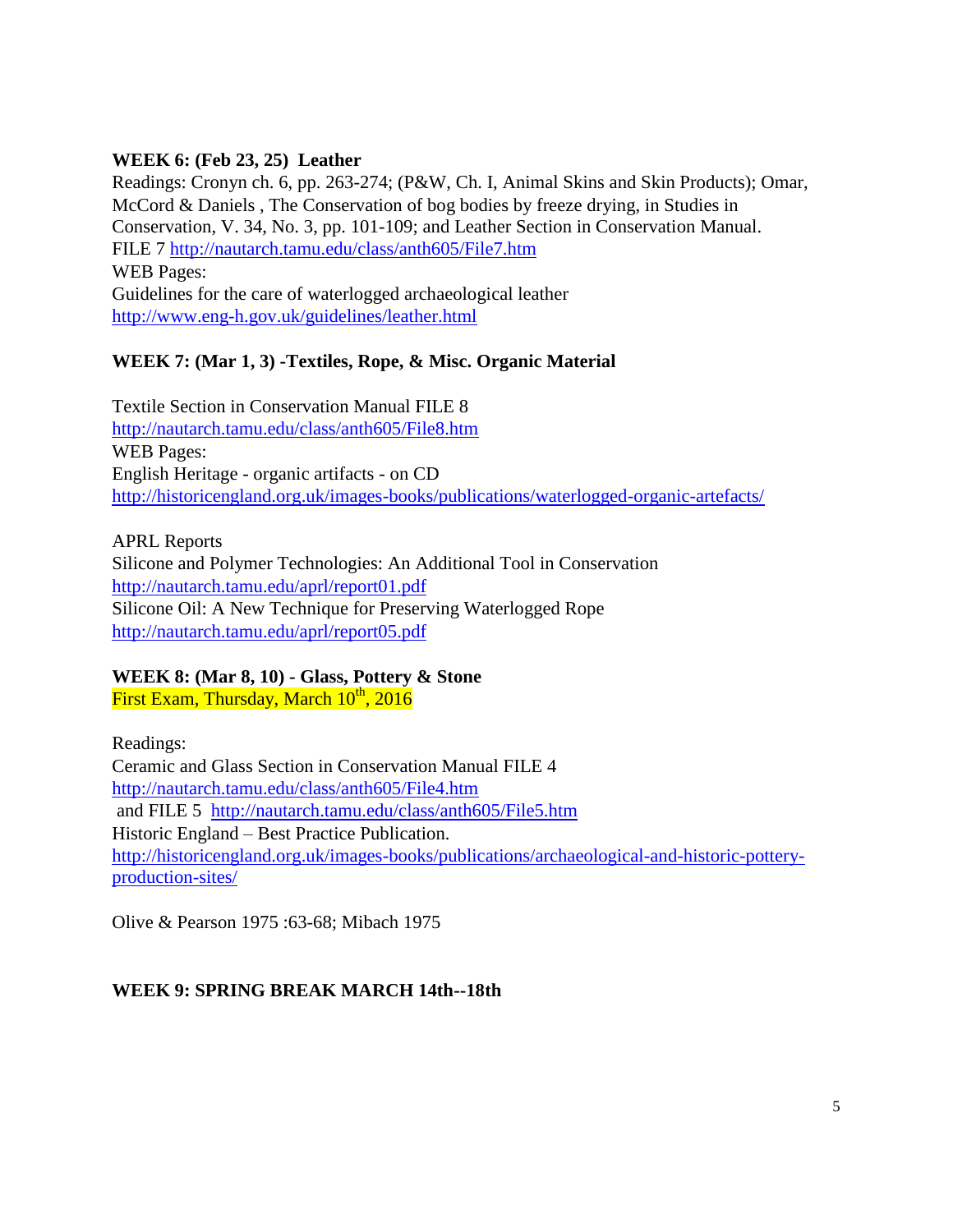# **WEEK 10: (Mar 22, 24) Iron Conservation**

Iron Conservation Part I: Introduction and Equipment Sections in Conservation Manual. FILE 9--- <http://nautarch.tamu.edu/class/anth605/File9.htm> FILE 10a--- <http://nautarch.tamu.edu/class/anth605/File10a.htm> Thurs. - Start iron conservation: Mechanical, Chemical Cleaning Readings: English Heritage - x-radiography and metallurgyhttp://www.english- on CD [https://www.historicengland.org.uk/images-books/publications/x-radiography-of-archaeological](https://www.historicengland.org.uk/images-books/publications/x-radiography-of-archaeological-metalwork/)[metalwork/](https://www.historicengland.org.uk/images-books/publications/x-radiography-of-archaeological-metalwork/)

Metallurgy – Best Practices.

[http://historicengland.org.uk/images-books/publications/archaeometallurgy-guidelines-best](http://historicengland.org.uk/images-books/publications/archaeometallurgy-guidelines-best-practice/)[practice/](http://historicengland.org.uk/images-books/publications/archaeometallurgy-guidelines-best-practice/)

Archaeological Conservation [https://www.historicengland.org.uk/advice/technical-advice/archaeological](https://www.historicengland.org.uk/advice/technical-advice/archaeological-science/archaeological-conservation/)[science/archaeological-conservation/](https://www.historicengland.org.uk/advice/technical-advice/archaeological-science/archaeological-conservation/) Archaeological Radiography [https://www.historicengland.org.uk/images-books/publications/x-radiography-of-archaeological](https://www.historicengland.org.uk/images-books/publications/x-radiography-of-archaeological-metalwork/)[metalwork/](https://www.historicengland.org.uk/images-books/publications/x-radiography-of-archaeological-metalwork/)

# **WEEK 11: (Mar 29, 31) - Iron - Mechanical and Chemical Cleaning.**

Readings: Cronyn ch. 5.1, pp. 160-175 - Metal Conservation, and Cronyn 5.2 pp. 176-202- Iron, and Preliminary Steps Iron Section in Conservation Manual <http://nautarch.tamu.edu/CRL/conservationmanual/File10a.htm> Tannic Acid by Logan, CCI, 9/5 Conservation of Iron and their Consequences , National Museum of Denmark <http://www.natmus.dk/cons/x/metal/m1.htm6>

# **WEEK 12: (Apr 5, 7) - Iron, Electrolytic Cleaning**, continued

Conservation manual, Iron Part II <http://nautarch.tamu.edu/CRL/conservationmanual/File10b.htm> Archaeological Metal Artifact Reduction/Cleaning by Electrolysis by Hamilton Electrochemistry Encyclopedia, <http://knowledge.electrochem.org/encycl/art-a04-archaeology.htm>